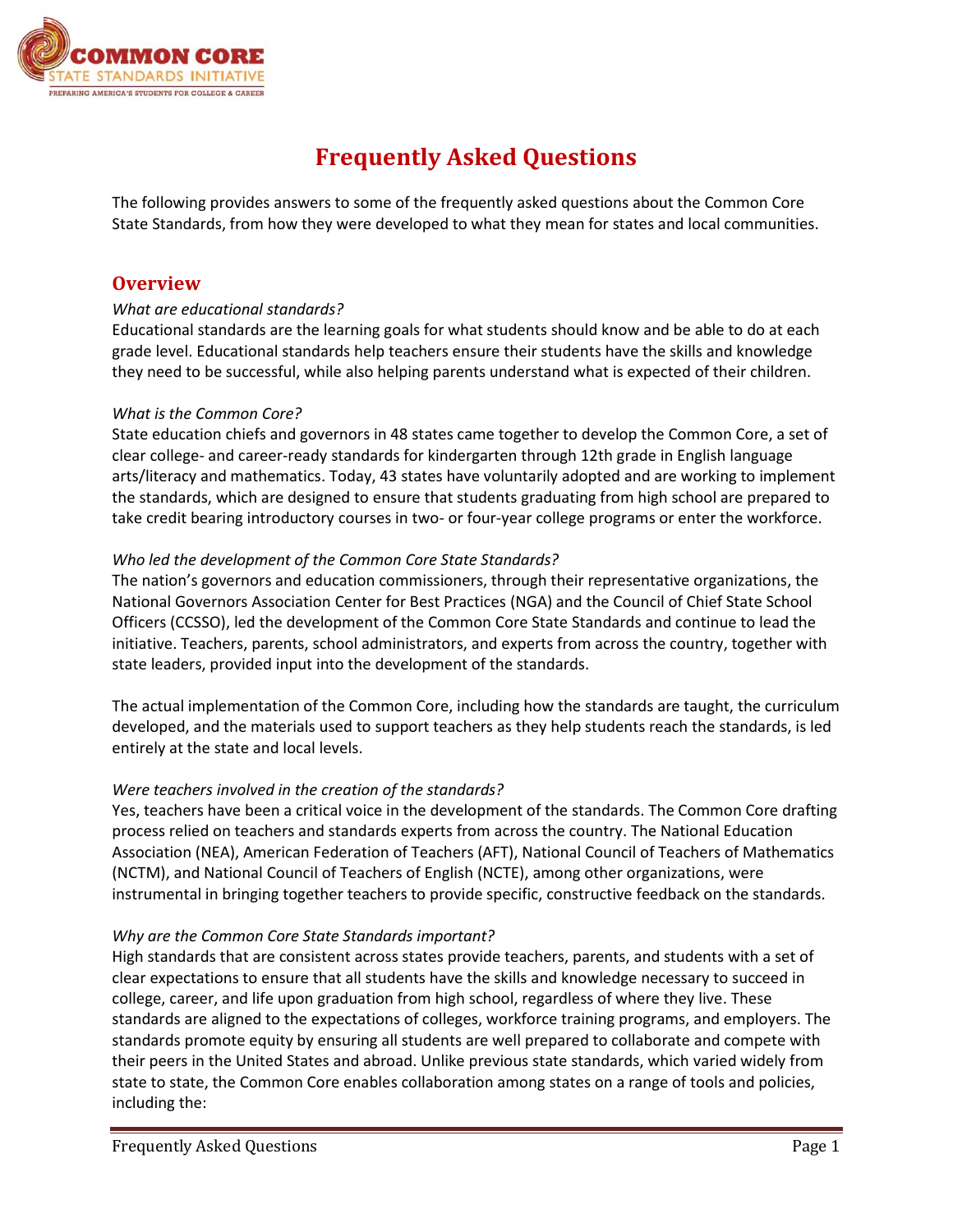

- Development of textbooks, digital media, and other teaching materials
- Development and implementation of common comprehensive assessment systems that replace existing state testing systems in order to measure student performance annually and provide teachers with specific feedback to help ensure students are on the path to success
- Development of tools and other supports to help educators and schools ensure all students are able to learn the new standards

## *Who was involved in the development of the Common Core State Standards?*

States across the country collaborated with teachers, researchers, and leading experts to design and develop the Common Core State Standards. Each state independently made the decision to adopt the Common Core. Local teachers, principals, and superintendents lead the implementation of the Common Core in their states. The federal government was not involved in the development of the standards.

## *What guidance do the Common Core State Standards provide to teachers?*

The Common Core State Standards are a clear set of shared goals and expectations for the knowledge and skills students need in English language arts and mathematics at each grade level so they can be prepared to succeed in college, career, and life. The standards establish what students need to learn, but they do not dictate how teachers should teach. Teachers will devise their own lesson plans and curriculum, and tailor their instruction to the individual needs of the students in their classrooms.

## *How do the Common Core State Standards compare to previous state education standards?*

The Common Core was developed by building on the best state standards in the United States; examining the expectations of other high-performing countries around the world; and carefully studying the research and literature available on what students need to know and be able to do to be successful in college, career, and life. No state was asked to lower their expectations for students in adopting the Common Core. The evidence-based standards were developed in consultation with teachers and parents from across the country, so they are also realistic and practical for the classroom.

#### *How much will it cost states to implement the Common Core State Standards?*

Costs for implementing the standards will vary from state to state and territory. While states already spend significant amounts of money on professional development, curriculum materials, and assessments, there will be some additional costs associated with the Common Core, such as training teachers to teach the standards, developing and purchasing new materials, and other aspects of implementation. However, there are also opportunities for states to save considerable resources by using technology, open-source materials, and taking advantage of cross-state opportunities that come from sharing consistent standards.

# *What is the appropriate way to cite the Common Core State Standards?*

Authors: National Governors Association Center for Best Practices, Council of Chief State School Officers Title: Common Core State Standards (insert specific content area if you are using only one) Publisher: National Governors Association Center for Best Practices, Council of Chief State School Officers, Washington D.C. Copyright Date: 2010

For more information, please visit our pages fo[r Developers & Publishers,](http://www.corestandards.org/about-the-standards/development-process/) [Terms of Use,](http://www.corestandards.org/terms-of-use/) and [Public](http://www.corestandards.org/public-license/)  [License.](http://www.corestandards.org/public-license/)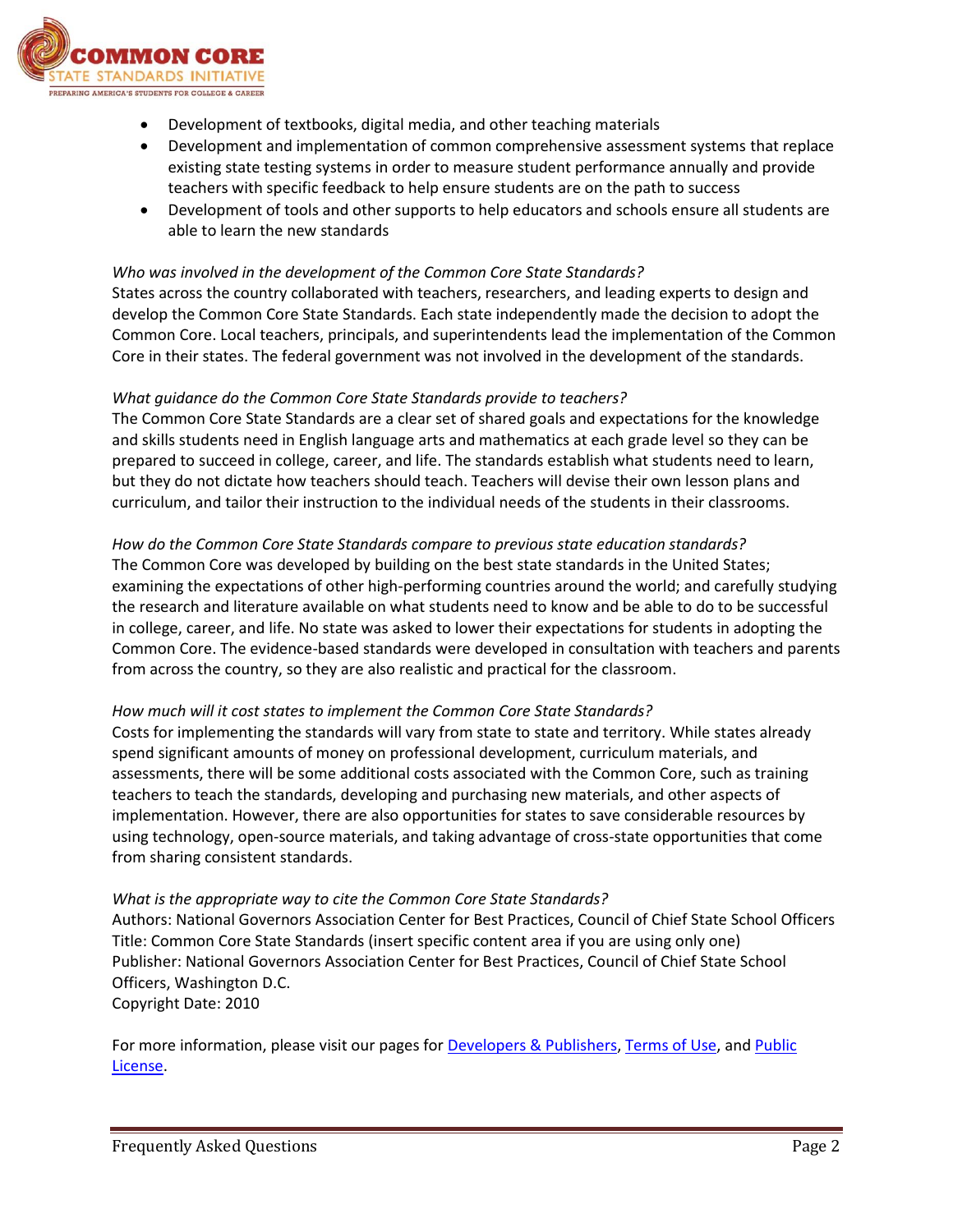

# **Process**

*What makes this process different from other efforts to create common standards?*  From the very beginning, the process of developing the Common Core has been bipartisan and state led. It also has support from educators, policymakers, and business leaders across the country, including CCSSO, the NGA Center, Achieve, Inc., ACT, the College Board, the National Association of State Boards of Education, the Alliance for Excellent Education, the Hunt Institute, the National Parent Teacher Association, the State Higher Education Executive Officers, the American Association of School Administrators, the U.S. Chamber of Commerce, and the Business Roundtable.

# *What evidence and criteria were used to develop the standards?*

The standards made careful use of a large and growing body of evidence, including:

- **Scholarly research**
- **Surveys on the skills required of students entering college and workforce training programs**
- Assessment data identifying college- and career-ready performance
- **EXP** Comparisons to standards from high-performing states and nations
- National Assessment of Educational Progress (NAEP) frameworks in reading and writing for English language arts
- **Findings from Trends in International Mathematics and Science (TIMSS) and other studies,** which conclude that the traditional U.S. mathematics curriculum must become substantially more coherent and focused in order to improve student achievement

The following criteria guided the development of the standards:

- Alignment with expectations for college and career success
- **Clarity**
- Consistency across all states
- **Inclusion of content and the application of knowledge through high-order skills**
- **IMPROVEMENT UPOON CULTER 1** State standards and standards of top-performing nations
- **Reality-based for effective use in the classroom**
- **Evidence- and research-based**

# *What role did international benchmarking play in the development of the standards?*

International benchmarking refers to analyzing high-performing education systems and identifying ways to improve our own system based on those findings. One of the ways to analyze education systems is to compare international assessments, particularly the Programme for International Student Assessment (PISA) and Trends in International Mathematics and Science Study (TIMSS). Prior to the development of the Common Core State Standards, research revealed striking similarities among the standards in topperforming nations, along with stark differences between those world-class expectations and the standards adopted by most U.S. states. As a result, standards from top-performing countries were consulted during the development of the Common Core State Standards. The college- and career-ready standards appendix lists the evidence consulted.

# *What grade levels are included in the Common Core State Standards?*

The English language arts and math standards are for grades K-12. Research from the early childhood and higher education communities also informed the development of the standards.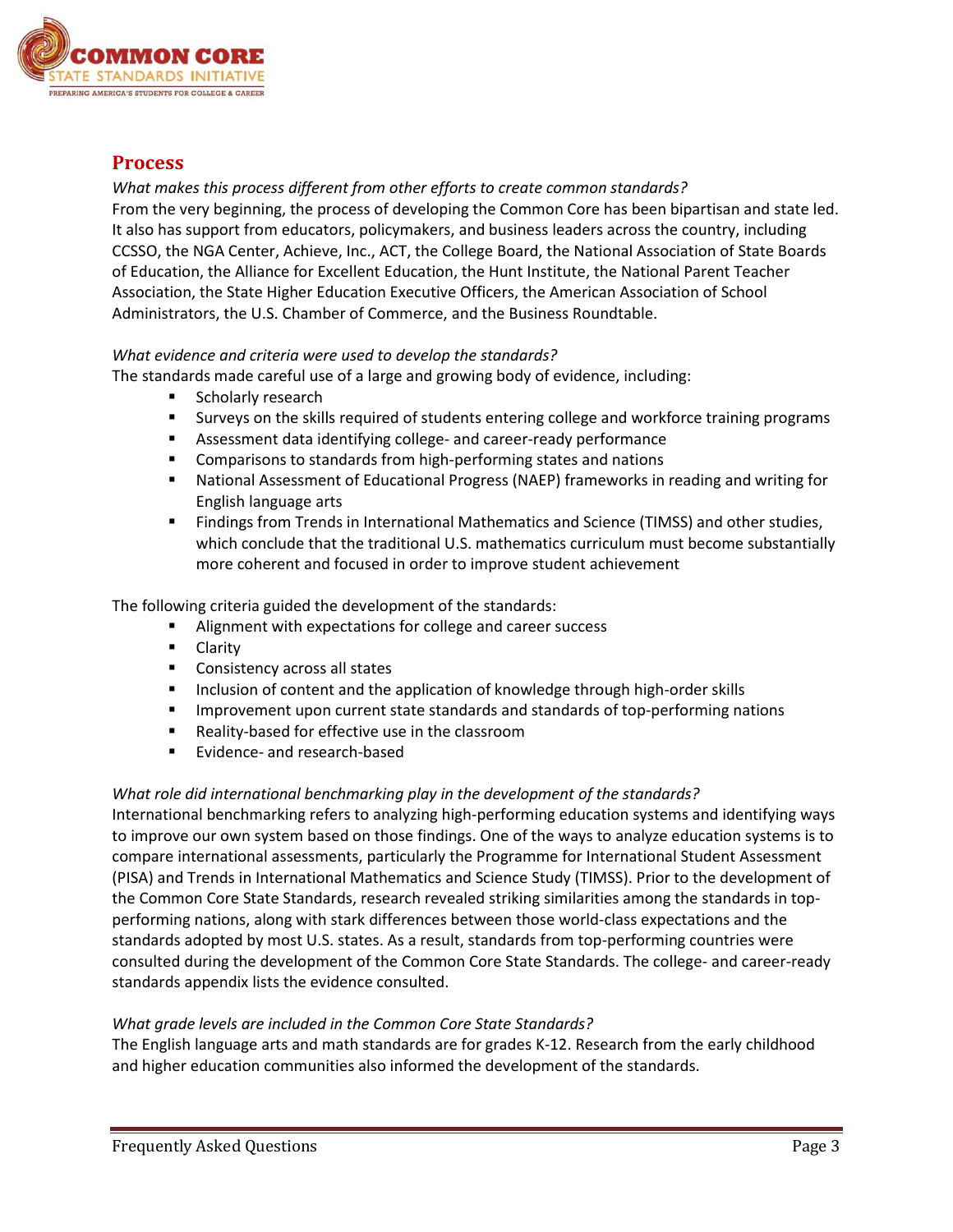

*What does this work mean for students with disabilities and English language learners?* The Common Core State Standards give states the opportunity to share experiences and best practices, which can lead to an improved ability to serve young people with disabilities and English language learners. Additionally, the standards include information on application for these groups of students.

# *Why are the Common Core State Standards only for English language arts and math?*

English language arts and math were the subjects chosen for the Common Core State Standards because they are areas upon which students build skill sets that are used in other subjects. Students must learn to read, write, speak, listen, and use language effectively in a variety of content areas, so the standards specify the literacy skills and understandings required for college and career readiness in multiple disciplines.

It is important to note that the literacy standards in history/social studies, science, and technical subjects for grades 6–12 are meant to supplement content standards in those areas, not replace them. States determine how to incorporate these standards into their standards for those subjects or adopt them as content area literacy standards.

# *Are there plans to develop common standards in other areas in the future?*

CCSSO and NGA are not leading the development of standards in other academic content areas. Below is information on efforts of other organizations to develop standards in other academic subjects.

- Science: States have developed Next Generation Science Standards in a process managed by Achieve, with the help of the National Research Council, the National Science Teachers Association, and the American Association for the Advancement of Science. More information about this effort can be found [here.](http://www.nextgenscience.org/)
- World languages: The American Council on the Teaching of Foreign Languages published an alignment of the National Standards for Learning Languages with the ELA Common Core State Standards. More information about this effort can be found [here.](http://www.actfl.org/sites/default/files/pdfs/Aligning_CCSS_Language_Standards_v6.pdf)
- Arts: The National Coalition for Core Arts Standards is leading the revision of the National Standards for Arts Education. More information about this effort can be foun[d here.](http://www.arteducators.org/news/national-coalition-for-core-arts-standards-nccas)

# **Implementation and Future Work**

*What do the Common Core State Standards mean for students?*

Today's students are preparing to enter a world in which colleges and businesses are demanding more than ever before. To ensure all students are prepared for success after graduation, the Common Core establishes a set of clear, consistent guidelines for what students should know and be able to do at each grade level in math and English language arts.

# *How do the Common Core State Standards impact teachers?*

The standards impact teachers by:

- **Providing them with consistent goals and benchmarks to ensure students are progressing on** a path for success in college, career, and life
- Providing them with consistent expectations for students who move into their districts and classrooms from other states
- **Providing them the opportunity to collaborate with teachers across the country as they** develop curricula, materials, and assessments linked to high-quality standards
- **Helping colleges and professional development programs better prepare teachers**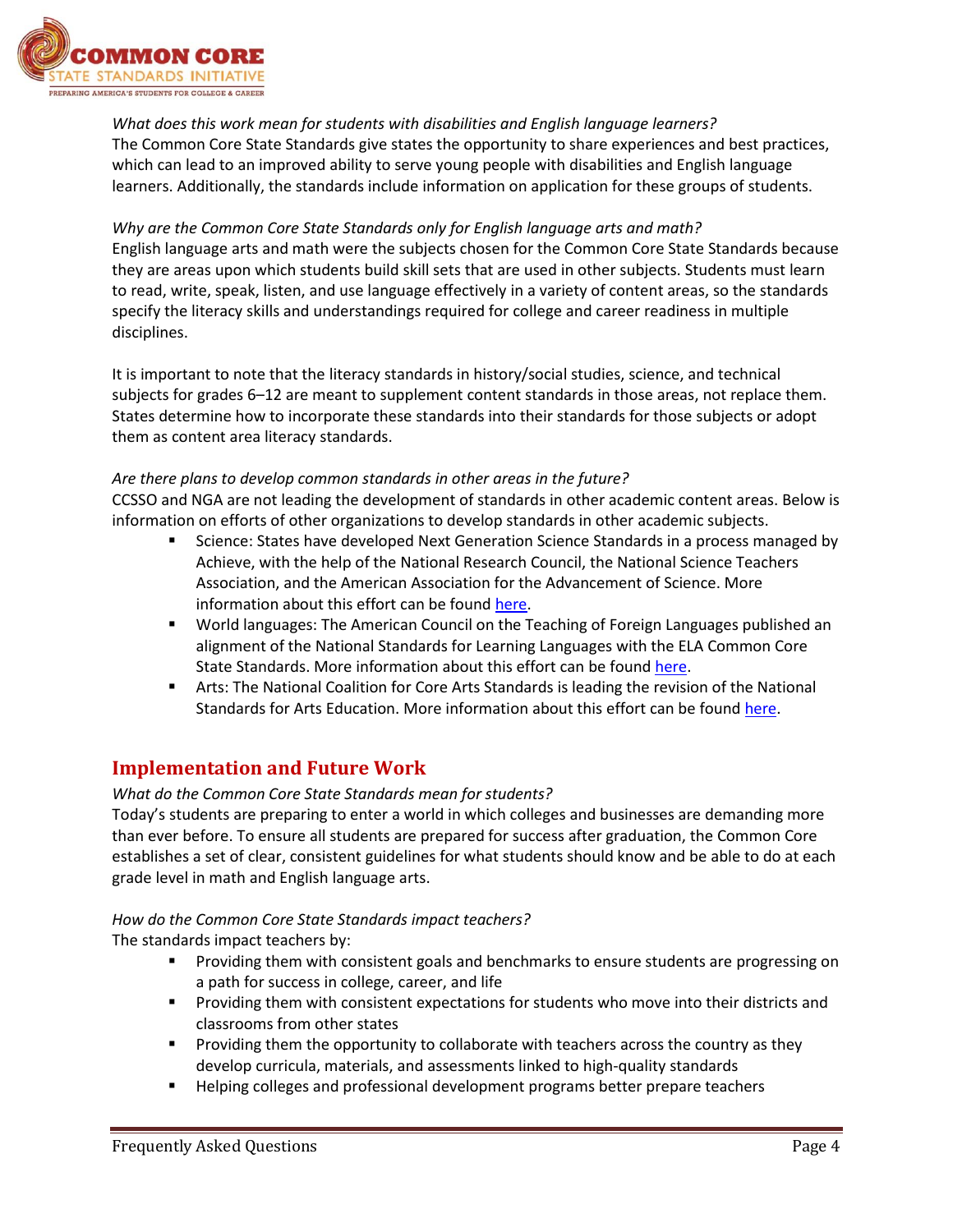

# *What supports are being provided to teachers to help them ensure students are prepared to reach the new goals established by the Common Core?*

Decisions on how to implement the standards, including the right supports to put in place, are made at the state and local levels. As such, states and localities are taking different approaches to implementing the standards and providing their teachers with the supports they need to help students successfully reach the standards. To learn how states are supporting teachers and implementing their new standards, visit the ["Standards in Your State" section](http://www.corestandards.org/standards-in-your-state/) for a map linking to the state-specific implementation page.

# *Do the standards tell teachers what to teach?*

Teachers know best about what works in the classroom. That is why these standards establish what students need to learn, but do not dictate how teachers should teach. Instead, schools and teachers decide how best to help students reach the standards.

# *Who will manage the Common Core State Standards in the future?*

The Common Core State Standards are and will remain a state-led effort, and adoption of the standards and any potential revisions will continue to be a voluntary state decision. The National Governors Association Center for Best Practices and the Council of Chief State School Officers will continue to serve as the two leading organizations with ownership of the Common Core and will make decisions about the timing and substance of future revisions to the standards in consultation with the states.

Federal funds have never and will never be used to support the development or governance of the Common Core or any future revisions of the standards. Any future revisions will be made based on research and evidence. Governance of the standards will be independent of governance of related assessments.

# *Will common assessments be developed?*

Two state-led consortia, Partnership for Assessment of Readiness for College and Careers [\(PARCC\)](http://www.parcconline.org/) and the Smarter Balanced Assessment Consortium [\(Smarter Balanced\)](http://www.smarterbalanced.org/), are currently working to develop assessments that aim to provide meaningful feedback to ensure that students are progressing toward attaining the necessary skills to succeed in college, career, and life. These assessments are expected to be available in the 2014-2015 school year. Most states have chosen to participate in one of the two consortia. For more information, [visit the website of your state's assessment consortium](http://www.corestandards.org/standards-in-your-state/).

Two additional consortia, working through the [National Center and State Collaborative Partnership](http://www.ncscpartners.org/) and th[e Dynamic Learning Maps Alternative Assessment System Consortium,](http://dynamiclearningmaps.org/) are developing a new generation of assessments for students with the most significant cognitive disabilities.

# *Will CCSSO and the NGA Center be creating common instructional materials and curricula?*

No. The standards are not curricula and do not mandate the use of any particular curriculum. Teachers are able to develop their own lesson plans and choose materials, as they have always done. States that have adopted the standards may choose to work together to develop instructional materials and curricula. As states work individually to implement their new standards, publishers of instructional materials and experienced educators will develop new resources around these shared standards.

*Are there data collection requirements associated with the Common Core State Standards?*  No. Implementing the Common Core State Standards does not require data collection. Standards define expectations for what students should know and be able to do by the end of each grade. The means of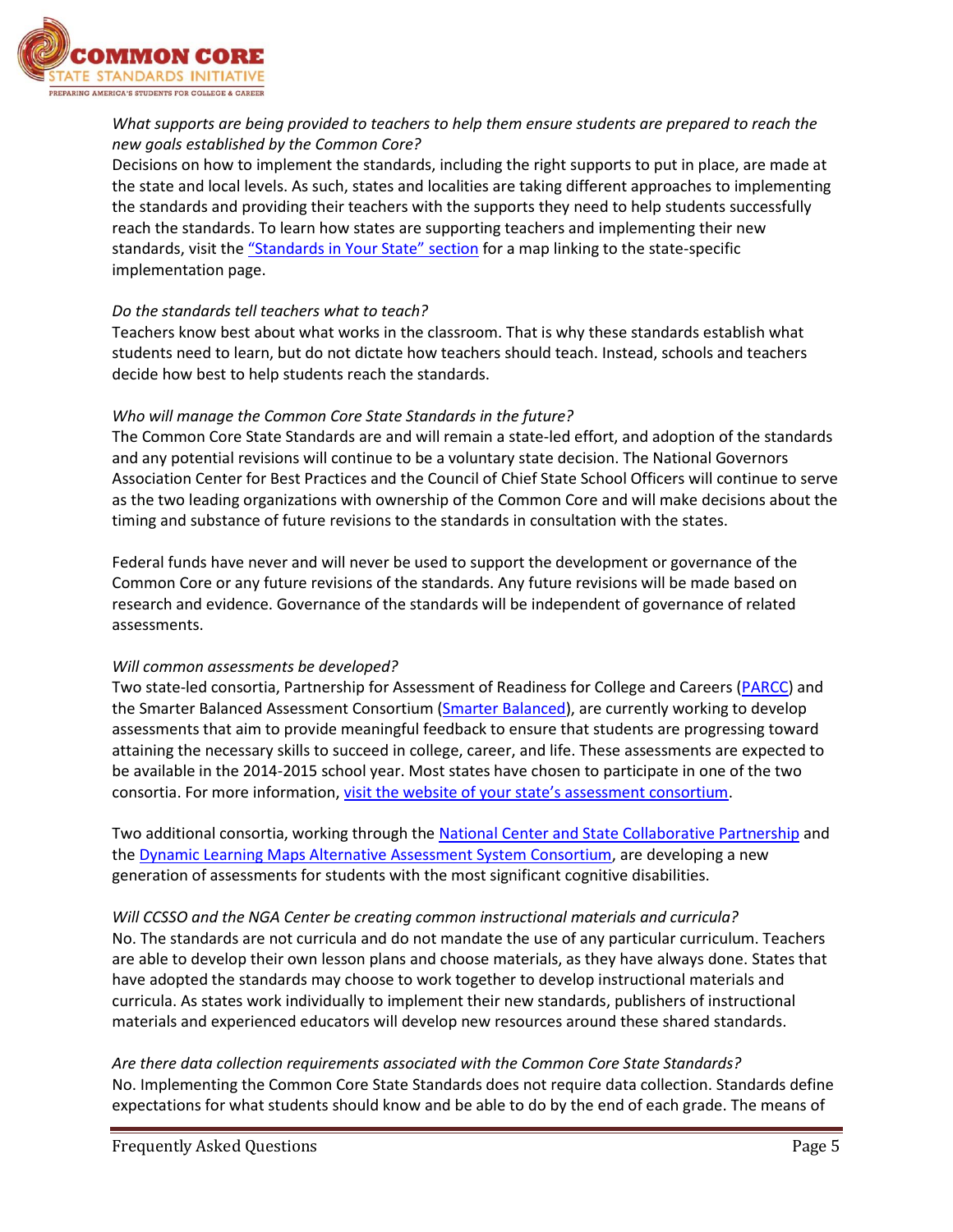

assessing students and the data that result from those assessments are up to the discretion of each state and are separate and unique from the Common Core.

# **Content and Quality of the Standards**

*Do the Common Core State Standards incorporate both content and skills?*  Yes. In English language arts, the standards require certain critical content for all students, including:

- **EXEC** Classic myths and stories from around the world
- **EXECUTE:** America's founding documents
- **Foundational American literature**
- **E** Shakespeare

The remaining crucial decisions about what content should be taught are made at the state and local levels. In addition to content coverage, the Common Core State Standards require that students systematically acquire knowledge in literature and other disciplines through reading, writing, speaking, and listening.

In mathematics, the standards lay a solid foundation in:

- **Whole numbers**
- **Addition**
- **Subtraction**
- **•** Multiplication
- **Division**
- **Fractions**
- **Decimals**

Taken together, these elements support a student's ability to learn and apply more demanding math concepts and procedures. The middle school and high school standards call on students to practice applying mathematical ways of thinking to real-world issues and challenges.

Across the English language arts and mathematics standards, skills critical to each content area are emphasized. In particular, problem-solving, collaboration, communication, and critical-thinking skills are interwoven into the standards.

#### *How complex are the texts suggested by the English language arts standards?*

The Common Core State Standards create a staircase of increasing text complexity, so that students are expected to both develop their skills and apply them to more and more complex texts. For example, the English language arts standards suggest "Grapes of Wrath" as a text that would be appropriate for 9th or 10th grade readers. For more information on suggested texts, please see Appendix A, the Supplement to Appendix A, and Appendix B.

#### *Do the English language arts standards include a required reading list?*

No. The Common Core State Standards include sample texts that demonstrate the level of text complexity appropriate for the grade level and compatible with the learning demands set out in the standards. The exemplars of high-quality texts at each grade level provide a rich set of possibilities. This ensures teachers have the flexibility to make their own decisions about what texts to use, while providing an excellent reference point when selecting their texts.